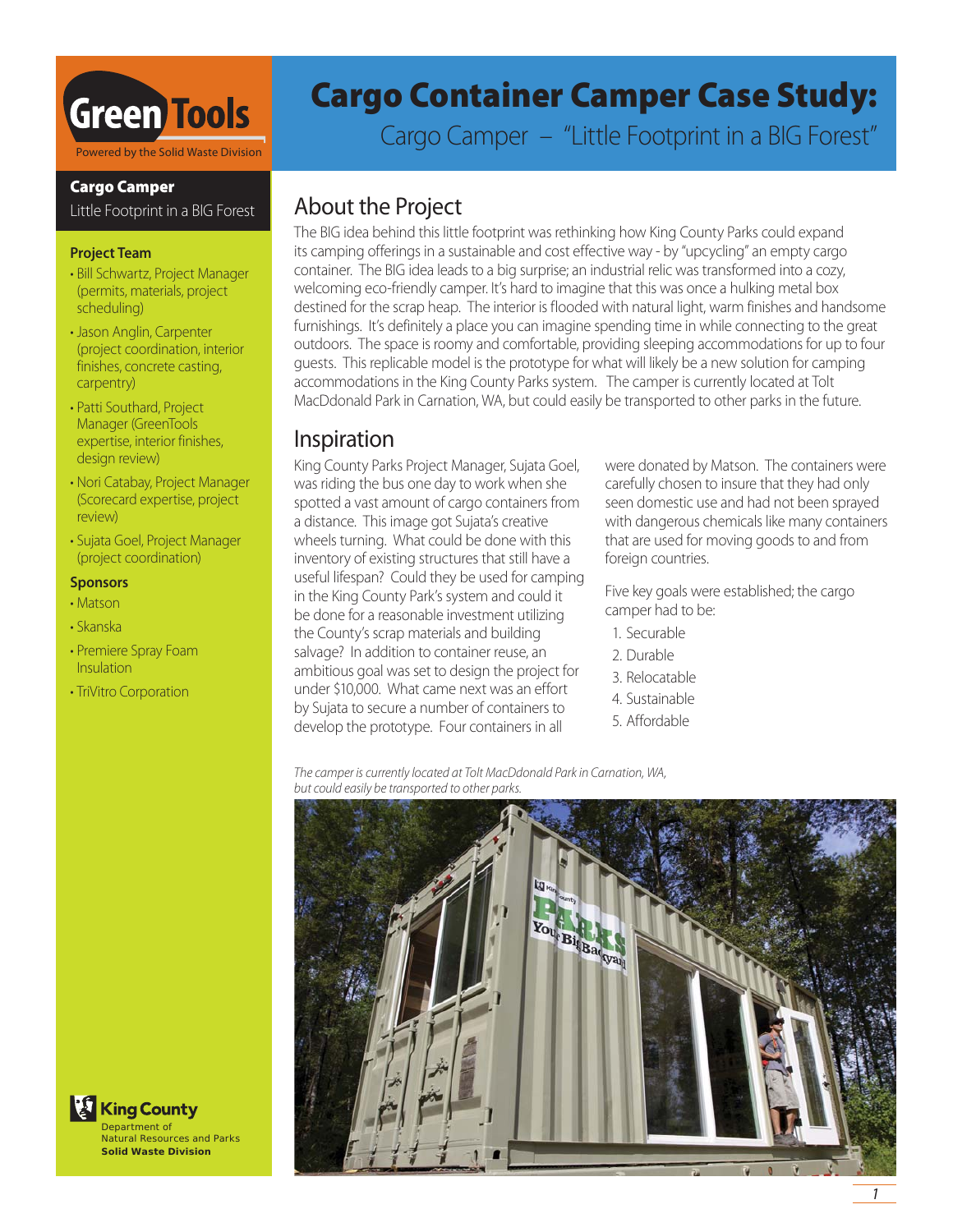

# **Cargo Camper**

Little Footprint in a BIG Forest

### **Quotes**

 "There were many teaching moments along the way and this process was a new learning lesson for us. One important lesson was that the use of surplus stock was just as time efficient as specifying new materials."

**— Bill Schwartz, Capital Planning King County Parks Division**

"I had my doubts, but this worked out better than I expected. We have a waiting list for camper use."

**— Alan Sinsel, Parks Manager**

# **Cargo Container Camper Case Study:**

Cargo Camper – "Little Footprint in a BIG Forest"

# **Meeting user needs/ESJI**

King County would use its own Sustainable Infrastructure Scorecard to gauge a level of success for the prototype. The project's final evaluation received a Platinum score of 79, which is substantial considering the lack of HVAC and water systems in this simple structure.

Demand for close in camping has increased in last five years. King County Parks wanted to meet this need and also meet the needs of changing families in King County. There is a rise in single family and mulit-generational households and any new amenity needed to take a broader set of users into consideration.

# A Winning Design

In 2011, King County Parks conducted a competition to design the containers, drawing 12 entries from around the world. The challenge was to create a design for an overnight camping structure from a used cargo shipping container that could be placed in select areas of King County Parks' 26,000 acres of open space.

Members of the King County Green Building Team took part in evaluating design proposals and Scorecards that were submitted by the 12 competitors of the competition, and contributed to determining the finalist.

Photos left to right: Foot bridge crossing the Tolt River into the park, Interior view of bunk beds. The winning design, REtain, was selected by a panel of judges that included King County Executive Dow Constantine, Stone Gossard from Pearl Jam, wild life photographer Art Wolfe, Eric Corey Freed, Kim Muniza in addition to other local and regional architectural and sustainability experts. REtain was designed by Hybrid Architecture; a Seattle firm that specializes in cargo container adaptive reuse. "REtain" features an adaptable floor plan complete with queensized bunk beds, a table that can be moved outside for more floor space inside, and a multipurpose mess cabinet made from recycled and reclaimed materials that allows access from inside and outside the structure.

According to Hyrbid principal, Joel Egan, King County Park's objective of using the cargo container, "is a first class move towards 21st Century adaptability to inform and change ethics of sustainability." Their model provides a built example to inspire the general public in their daily lives. It's a hard task to put these kinds of dreams into reality. Sujata allowed us to be as creative as possible in adapting the container and in looking at ways to reduce costs."

# **Site & Water**

The cargo camper was carefully sited to maximize natural day lighting. Water is limited to what is brought in by the campers themselves as the container does not include plumbing or water systems and there is no



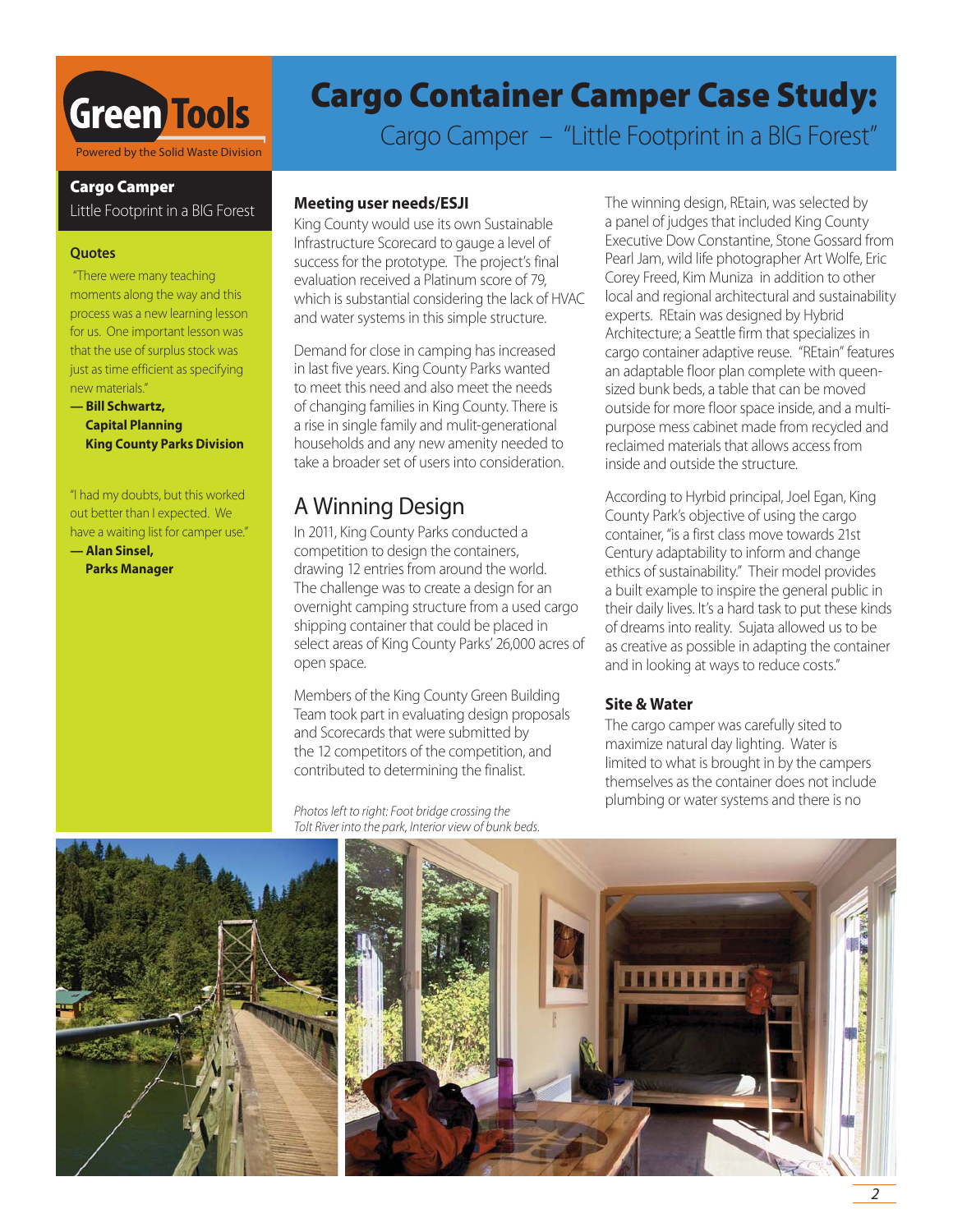

# **Cargo Camper**

Little Footprint in a BIG Forest

### **Quotes**

 "I loved pulling materials out of the scrap bin to make something people would enjoy. It felt good to be this creative."

**— Jason Anglin, Parks Facility Fabricator**

"The container itself was fantastic, we were comfortable in our bed with the heater. I love all the recycled material and the artsy touches with the concrete bench and the table."

**— Amy Hacker, First Cargo Container Guest**

# **Cargo Container Camper Case Study:**

Cargo Camper – "Little Footprint in a BIG Forest"

relevant data on water consumption. Campers use the public amenities provided at the park. The camper is situated on a chassis which allows stormwater to be saturated into the ground or run below the container.

There is a vegetated green-wall which is planted with Amelopsius Vine, a Northwest native plant. Even this particular plant was recycled by being sourced from the County's nearby plant bank. The structure of the green-wall is an "upcycled" segment of chain-link fence.

# **Energy**

There are no complicated systems to the cargo container project. LED light fixtures are used in both the interior as well as the deck lighting and the space is warmed by radiant heaters. Embodied energy is also addressed through upcycling of the container itself and through materials re-use.

# **Health & IAQ**

Decommissioning the container for healthy re-use was a labor intensive process, requiring extreme attention to detail at every step. The lead paint was hand scraped in a concealed environment. In the future, the parks facilities team would recommend sand blasting instead. Other elements include:

- No carpet installed to improve indoor air quality
- Low-VOC paints and finishes and low-toxic water-based sealants and adhesives
- Operable windows

### **Materials**

Exterior and interior materials were carefully chosen to combine healthy, sustainable attributes and to require minimal to no maintenance. As is the case for any King County Parks project, vandalism and repairs were taken into consideration when materials and fixtures were chosen. Standard vinyl covered mattresses for the sleeping bunks were chosen to meet health codes with water-proof covers for durability. Other elements include:

- Materials chosen for durability, ease of upkeep and high-recycled-content
- Low or no toxicity materials and finishes were used throughout
- 95 percent of waste was recycled
- Re-used, salvaged wood was used for paneling throughout the camper
- Blown-in soy-based insulation went beyond energy requirements for recreation vehicles
	- The doors, windows and cabinets were all salvaged from various demolition projects.
- Flooring substrate utilizes the original plywood floor of the cargo container
- Recycled plumbing pipes serve as curtain rods
- Recycled chain link fencing and soccer goals were used for an exterior green wall and deck railings
- The cargo camper walls represent a big "upcycle" of steel



Photos left to right: Reclaimed cabinets, Heater and concrete bench.